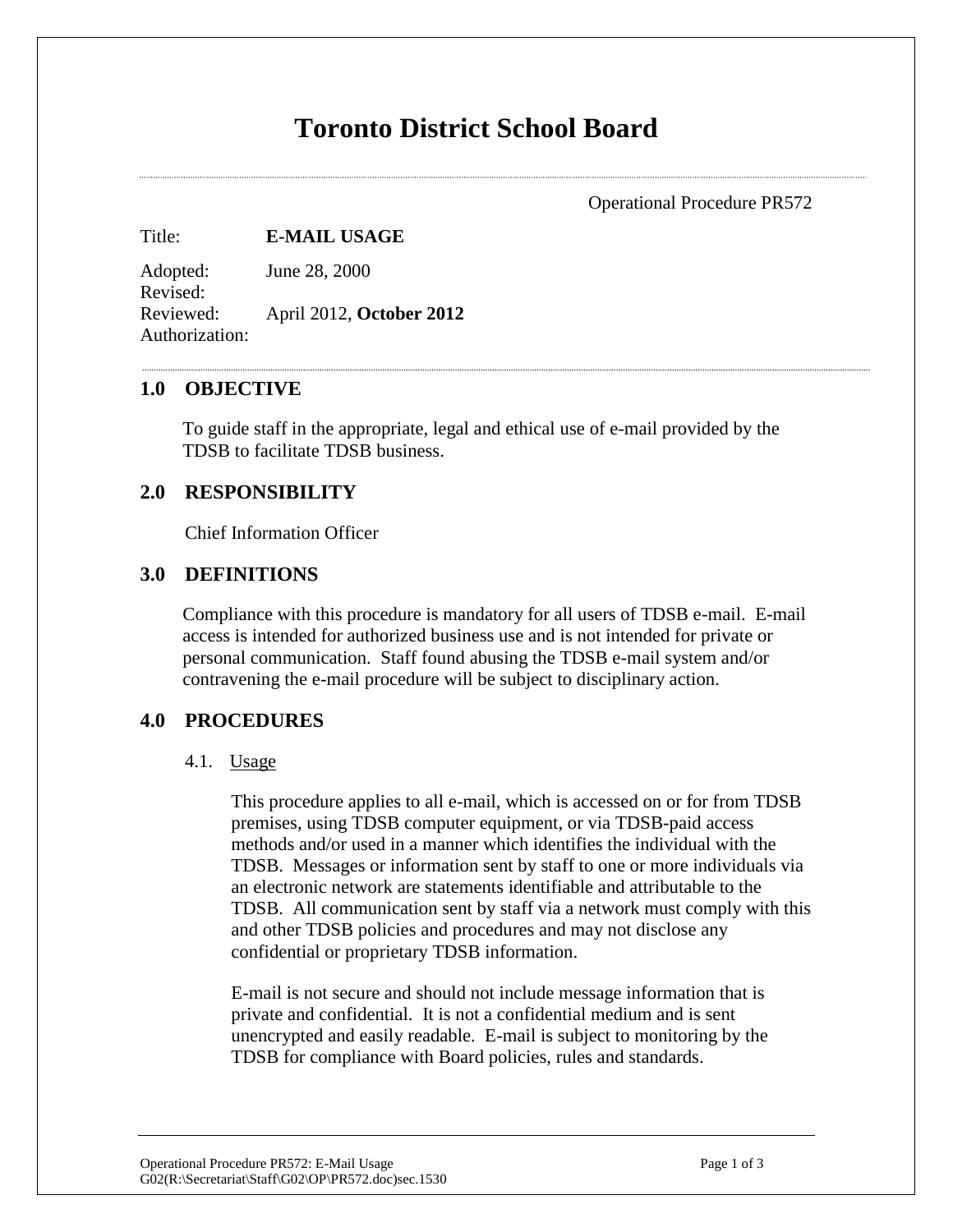Users will:

- Use e-mail in a manner that will withstand public scrutiny and in compliance with existing Board polices and procedures, legislation, regulations, policies and standards, e.g. copyright, Intellectual Property Laws, Freedom of Information and Protection of Privacy Act.
- Use on-line services and resources efficiently and productively for the purpose of TDSB business only.
- Ensure the content of anything exchanged (sent and/or received) via email is appropriate and consistent with TDSB policies, subject to the same restrictions as any other TDSB correspondence.
- Include a Records Classification System Code, where an e-mail message replaces a hard copy format and will be printed for the purpose of filing.
- Use the Microsoft Office format for all messages and attachments sent by e-mail.
- Ensure that confidential or proprietary TDSB information is not disclosed.
- Include an auto signature that contains methods by which others can contact the sender (department, title, phone number, fax number).

# 3.2 E-mail Guidelines

The purpose of the E-Mail Guidelines is to clearly communicate the Toronto District School Board's expectations of acceptable and efficient use of the email communication system. These guidelines are intended to assist users communicate effectively and professionally.

Users will:

- Use e-mail efficiently and productively for the purpose of TDSB business only.
- Be courteous and follow acceptable standards of e-mail etiquette and will not propagate chain letters, jokes, cartoons, pornography or other e-mail debris when communicating on-line.
- Protect other's privacy and confidentiality.
- Keep messages short, brief and concise and use the attachment feature to forward large documents.
- Not use e-mail for urgent or emergency messages.
- Proof-read all messages.
- Store messages in folders rather than printing.
- Read and respond to messages daily, if possible, when in the office.
- Read and respond to messages every three days if absent from the office and use Out of Office Assistant to indicate when the messages will be read.
- Activate Out of Office Assistant with an extended leave message, indicating return dates, when absent for an extensive period of time.